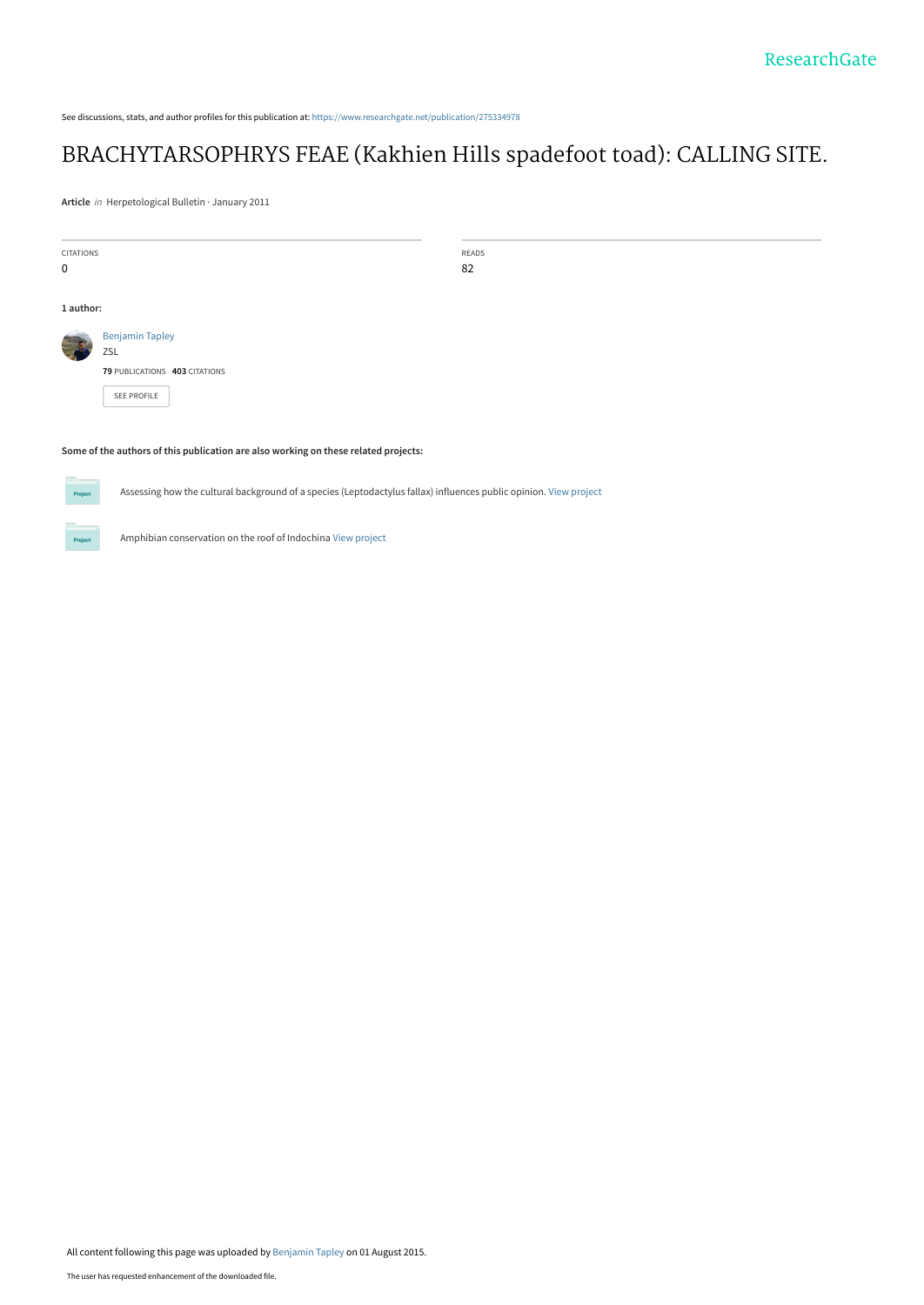## **REFERENCES**

- Cisneros-Heredia, D F. & Touzet, J-M. (2007). Ecuadorian distribution of snakes of the genera *Oxybelis* (Wagler, 1830) and *Xenoxybelis*  (Machado, 1993). *Herpetozoa* **19** (3/4), 188-89.
- Endo, W., Amend, M. & Fleck, L.C. (2007). *Oxybelis fulgidus* Prey. *Herpetol. Rev.* **38,** 209.
- Franzen, M. (1996). Ökologische und morphologische aspekte einer costaricanischen population von *Oxybelis aeneus* (Wagler, 1824). *Herpetozoa* **9** (3/4), 121-131.
- Hayes, F.E. (2002). Predation on birds by snakes in Trinidad and Tobago. *Living World, J. Trinidad and Tobago Field Nat. Club* **(2002)**, 59-61.
- Henderson, R.W. (1980). The ecology and behavior of vine snakes (*Ahaetulla, Oxybelis, Thelotornis, Uromacer*). *Cont. Biol. Geol.* **37**, 1-38.
- Leenders, T.A.A.M. & Watkins-Colwell, G.J. (2004). Notes on a collection of amphibians and reptiles from El Salvador. *Postilla* **231,** 1-31.
- Martínez-Morales, M.A. & Cuarón, A.D. (1999). *Boa constrictor*, an introduced predator threatening the endemic fauna on Cozumel Island, Mexico. *Biod. and Cons.* **8**, 957-963.
- Rodrigues, D.J., Lima, M.M., & Pinto, V.A.B. (2005). *Oxybelis fulgidus* (green vine snake) Diet. *Herpetol. Rev.* **36** (3), 325.
- Savage, J.M. (2002). *The Amphibians and Reptiles of Costa Rica.* Chicago: Univ. Chicago Press.
- Scartozzoni, R.R., Da Graça Salomão, M. & De Almeida-Santos, S.M. (2009). Natural history of the vine snake *Oxybelis fulgidus* (Serpentes, Colubridae) from Brazil. *S. Amer. J. Herpetol.* **4** (1), 81-89.

Submitted by: John van Dort *Costa Rica Bird Observatory Tortuguero Station, INBioparque, Santo Domingo de Heredia, Costa Rica.*  john.vandort@gmail.com.

*BRACHYTARSOPHRYS FEAE* (Kakhien Hills spadefoot toad): CALLING SITE. Frogs of the genus *Brachytarsophrys* are considered rare and the ecology of its five species is poorly known. *B. feae* is known from northern Vietnam, northeast Myanmar, northern Thailand (Chan-ard et al., 2007) and south-western Yunan in China, and presumed to be present in Laos (IUCN, 2006).

Observations herein were made in Tam Dao hill station in Tam Dao national park located in Vinh Phu province, northern Vietnam at 990 m asl. Between 19:30 and 22:30 six male *B. feae* were heard vocalising from small caves under rocky overhangs in a very shallow, slow moving, clear water stream. For more detail on calling sites of *B. feae* see Wogan et al. (2002). Despite similar and therefore presumably suitable habitat further downstream no other individuals could be seen or heard and thus it is likely that males of this species may form chorusing groups with strong site fidelity as reported for other Megophryd frogs (Malkmus et al., 2002). Wogan et al. (2002) recorded frogs from caves in the stream bed. In Tam Dao the frogs dug out tunnels under rocks in the sandy substrate of the stream. Tunnels measured 20-30 cm long and terminated in large chambers beneath rocks. The size of these chambers could not be ascertained as the rocks forming the roof of the chambers were too large to move. The frogs moved to the entrance of these tunnels, which were situated under rocky overhangs, to vocalise (Fig. 1), but retreated rapidly into the rock chambers as soon as they were disturbed. In some *Leptobrachium* spp. males dig submerged nesting sites under stones by digging sand away and call from them to attract females. Upon entering such a nest site females are amplexed by males and deposit eggs that are attached to the underside of the stone (Zheng & Fu, 2007; Zheng et al., 2010). Whether or not mating and subsequent egg deposition occurs in the chambers excavated by *B. feae* requires further investigation.

## **REFERENCES**

- Chan-Ard, T., Nabhitabhata, J. & Suwannapakdi, K. (2007). On the definite occurrence of *Brachytarsophrys feae* (Boulenger 1887) (Anura: Megophrydae) in Northern Thailand. *Thai. Nat. Hist. Mus. J.* **2**, 27-30.
- IUCN, Conservation International and NatureServe. (2006). Global Amphibian Assessment. www. globalamphibians.org. [Accessed: November 2010].
- Malkmus, R., Manthey, U., Vogel, G., Hoffman, P.